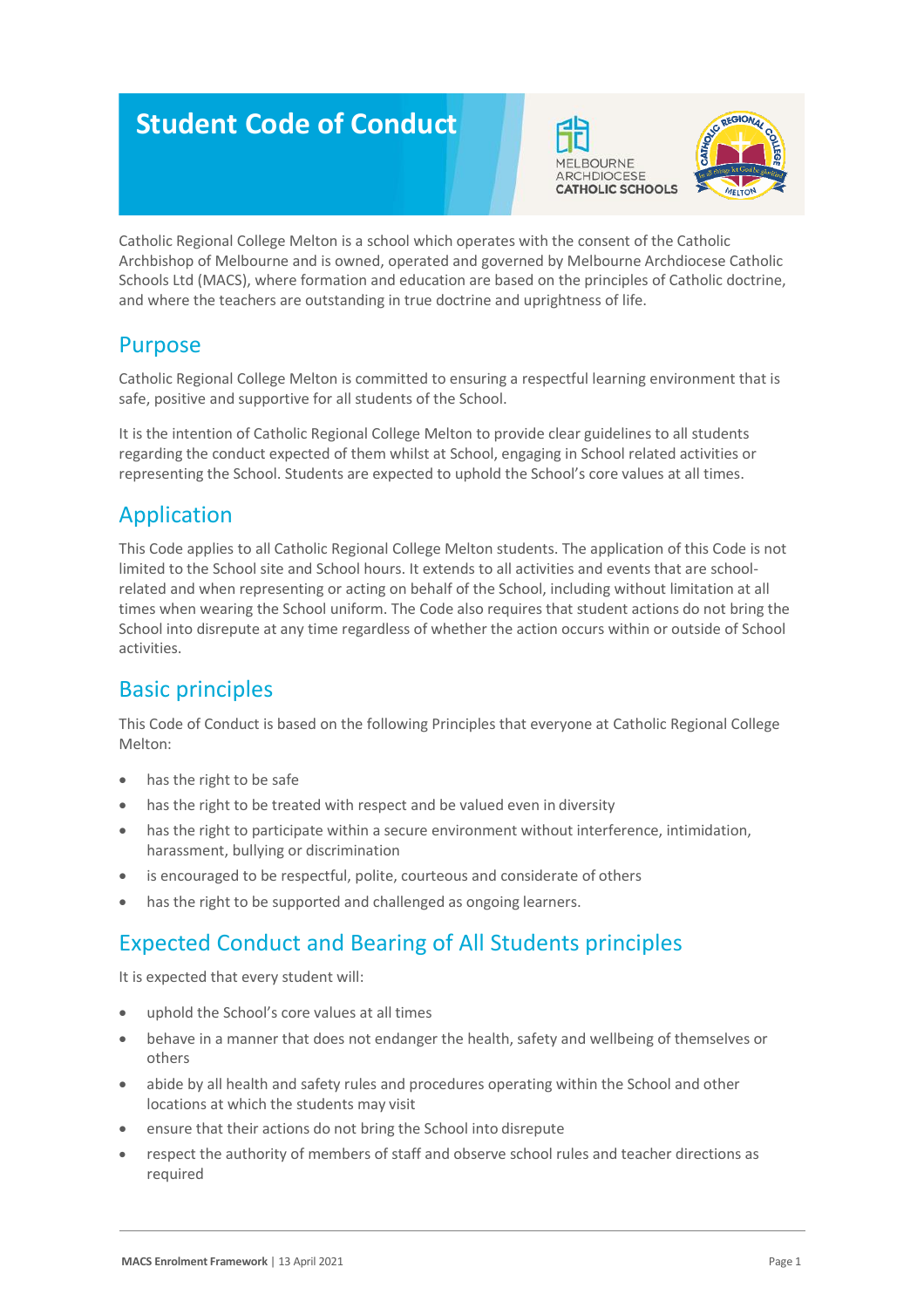- strictly adhere to the Student ICT Responsible Use Agreement
- be respectful and supportive of the school's beliefs and values
- behave with courtesy and consideration for others.
- refrain from all forms of bullying, harassment, racial vilification and discrimination of any nature
- report any behaviour of other students that is harmful to other students or to the teachers or School
- support other students, or seek help for other students who need assistance or are in a vulnerable situation
- refrain from behaviour which would interrupt the work of any class or hinder the learning opportunities of other students
- respect school property and the property of staff, contractors, visitors and other students;
- be punctual and attend all classes
- remain in the School grounds during the School day unless otherwise approved by the Principal
- complete work set by teachers promptly and to the best of their ability and to take full advantage of the educational opportunities offered at the School
- dress neatly and with due regard for health, hygiene and safety in accordance with the School's uniform requirements.

#### Unacceptable conduct

Unacceptable conduct includes, but is not limited to:

- touching, handling, pushing or otherwise physically or sexually engaging with students or others in a manner which is not appropriate and may endanger the health, safety and wellbeing of that person
- any form of physical or verbal violence including fighting, assault or threats of violence, bullying, name calling, racial discrimination or discrimination on grounds of disability, appearance or religion
- any form of cyber bullying or cyber abuse
- filming a fight
- filming a fight and passing the footage onto someone else
- filming a fight and posting it onto social media
- theft or misuse of property belonging to other students or the School
- sending inappropriate, offensive or explicit text messages, photos or videos
- language or conduct which is likely to offend, harass, bully or unfairly discriminate against any student, teacher, contractor or visitor
- the use of inappropriate or profane words or gestures and images
- unacceptable class attendance levels
- being uncooperative with teachers during class or school activities and generally disrupting planned activities.

#### Supporting Positive Behaviour

The School's Behaviour Management Policy is based on a model of Positive Behaviour Support. This is a model that acknowledges the positive behaviour of the majority of students, puts strategies into place to model and specifically teach expected behaviours and targets focussed support (including staged sanctions) for the minority of students that do not embrace positive behaviour.